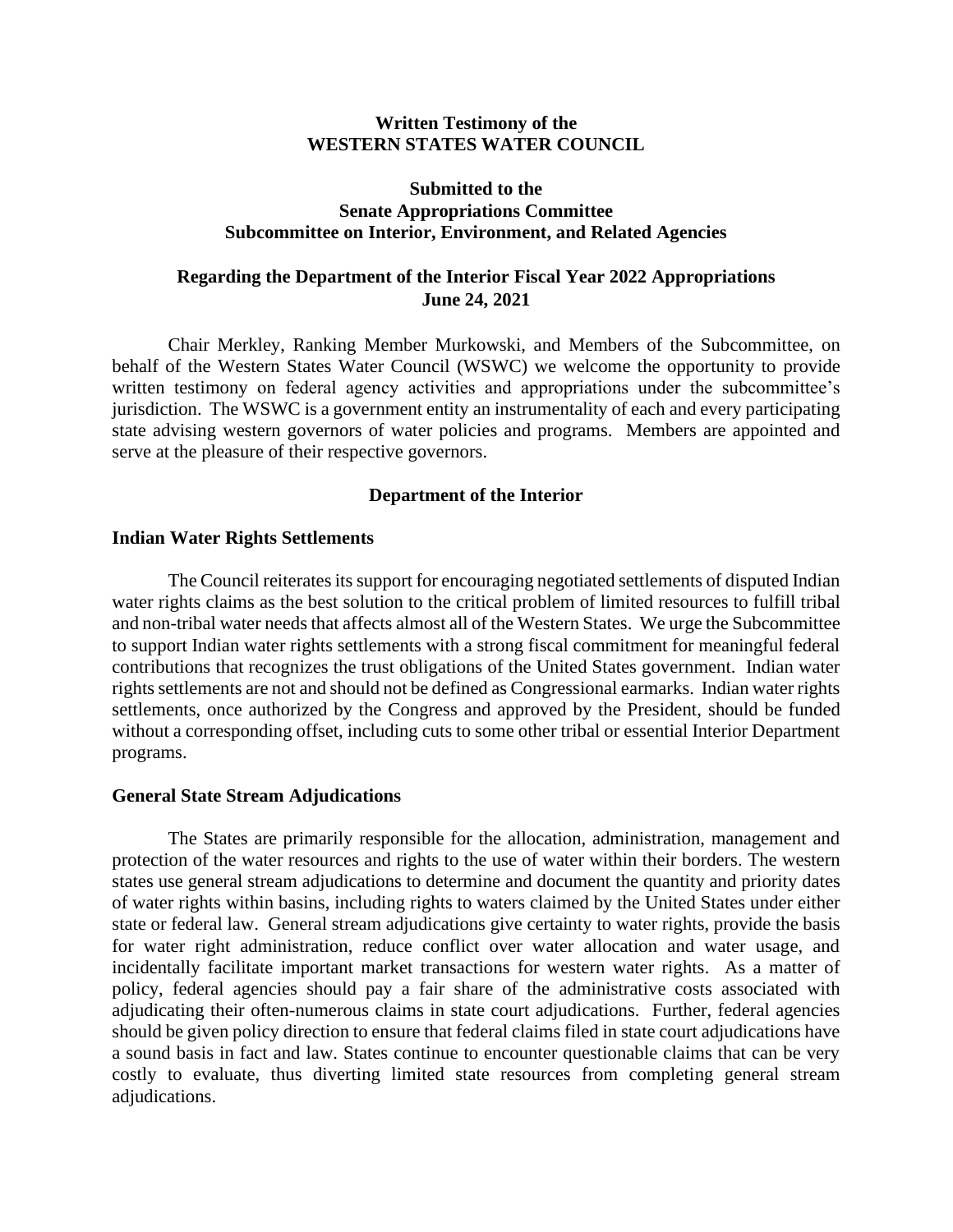#### **WaterSMART**

Maintaining and delivering sufficient water supplies of suitable quality is key to the West's economic prosperity, environmental needs, and our quality of life, both now and in the future. As recognized in the Science and Engineering to Comprehensively Understand and Responsibly Enhance (SECURE) Water Act, "…States bear the primary responsibility and authority for managing the water resources of the United States." Western water law and policy are based on the reality of scarcity and the need to use water wisely. Western states have made great strides in increasing efficiency and reducing water use, but continued investments and sacrifices are needed to maintain our quality of life and to protect our environment. The SECURE Water Act also recognizes that "the Federal Government should support the States, as well as regional, local and tribal governments…" and authorizes a number of important programs to provide this muchneeded support. The Council supports technical and financial assistance to states, local watershed groups and water districts as an appropriate federal role, consistent with authorized federal programs. Section 9504 of the SECURE Water Act authorizes the Secretary of the Interior to provide grants or enter into cooperative agreements to assist states and other non-federal entities in carrying out a range of water use efficiency improvements to address crucial water supply issues, stretch limited water supplies, and improve water management.

#### **U.S. Geological Survey**

Real-time water resources data are critical for timely actions in response to droughts, flooding, and other extreme weather events. The lack of federal capital investments in water data programs has led to the discontinuance, disrepair, or obsolescence of vital equipment needed to maintain existing water data gathering activities. The lack of timely and accurate streamflow information threatens to put human life, health, welfare, property, and environmental and natural resources at a considerably greater risk of loss. The data is integral to water supply management decisions of states, utilities, reservoir operators and farmers. It is also essential for risk management, disaster mitigation, and drought and flood forecasting throughout the West.

Many WaterSMART programs have largely been underfunded or remain dependent on year-to-year appropriations. Section 9507 of the SECURE Water Act authorizes enhancements to the U.S. Geological Survey's (USGS) National Streamflow Information Program (NSIP) in order to provide an improved national backbone focused on national needs and interests. The Groundwater and Streamflow Information Program (GWSIP) and USGS' cooperative matching funds within the Water Availability and Use Science Program (WAUSP), together provide vital water data that States and other public and private entities and individuals rely on in making dayto-day planning and management decisions. Section 9508(c) authorizes the USGS to "provide grants to State water resource agencies to assist in developing water use and availability datasets" and has led to initiation of the Water-Use Data and Research (WUDR) program, in support of the Water Use Data for the Nation publication and the National Water Census. USGS' GWSIP, WAUSP, and WUDR together will provide vital water data that States and other public and private entities may rely on to make day-to-day planning and management decisions.